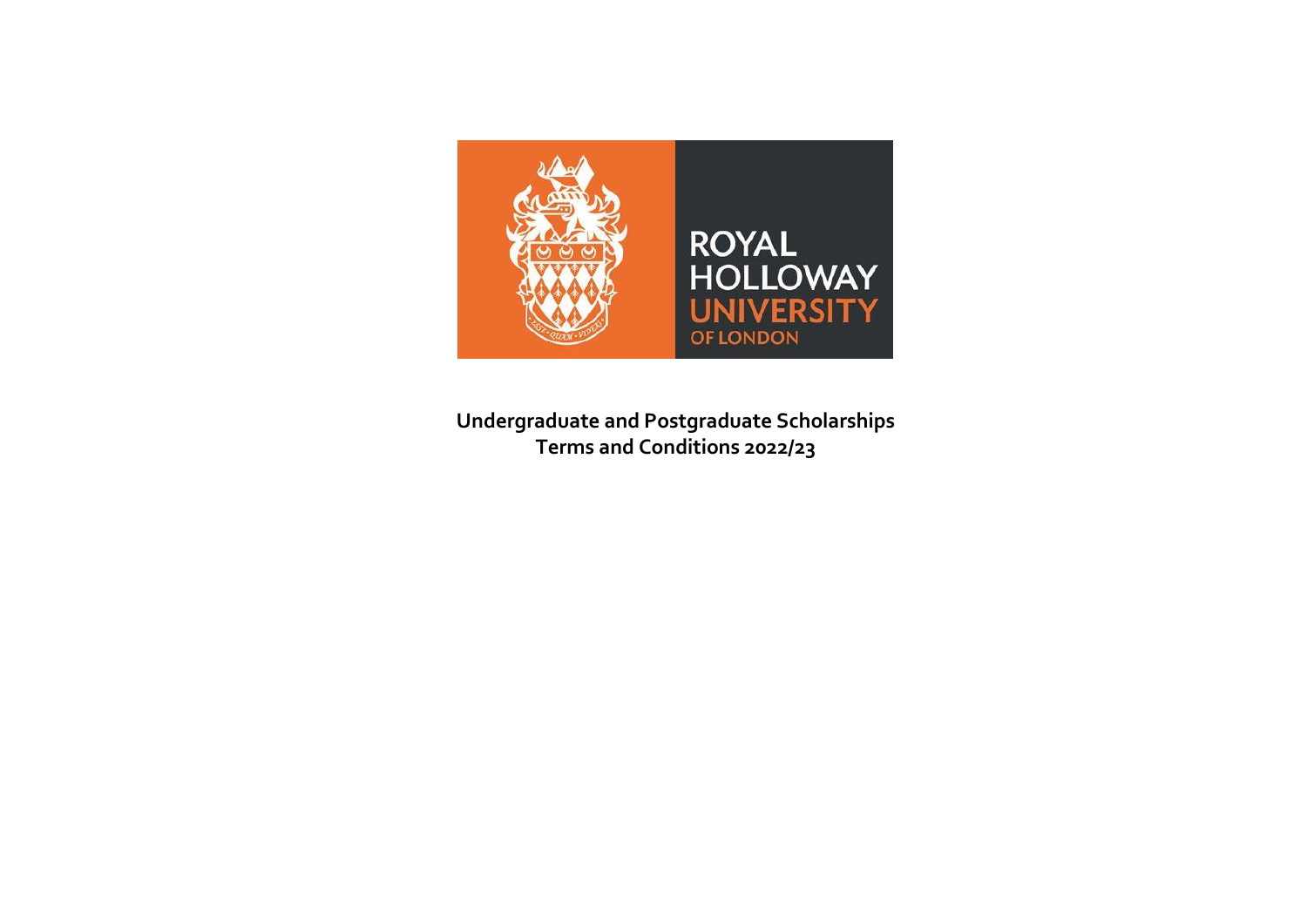# **Undergraduate and Postgraduate Scholarships Terms and Conditions 2022/23**

This document summarises the terms and conditions for undergraduate and postgraduate scholarships to students who are joining Royal Holloway for the 2022/23 academic year.

### **1. Scope**

This document outlines the terms and conditions of College scholarships (i.e. scholarships funded by Royal Holloway), donor-funded scholarships, externally-funded scholarships and College scholarships originating with gifts or endowments from individuals/trustees for undergraduate/postgraduate students, which are referred to in this document as 'Scholarships' (listed in appendix). Note that students in receipt of externally-funded scholarships or College scholarships originating with gifts or endowments from individuals/trustees, are bound by the specific terms and conditions of those scholarships in precedence to the general terms and conditions set out here.

# **2. Eligibility**

A scholar must:

- 1. anticipate meeting all the conditions associated with their offer in time to enrol at Royal Holloway for the 2022/23 academic year.
- 2. be registering as a new first year student when applying for an undergraduate degree/postgraduate degree.
- 3. not be in receipt of more than one Royal Holloway scholarship, unless it is specifically stated in the terms and conditions of the individual awards on the Royal Hollowa[y Undergraduate](https://www.royalholloway.ac.uk/studying-here/fees-and-funding/undergraduate/scholarships-and-bursaries/) [/ Postgraduate](https://www.royalholloway.ac.uk/studying-here/fees-and-funding/postgraduate/scholarships) Scholarships webpages that two specific scholarships can be held at the same time by the same person. A scholar will be able to hold a Royal Holloway scholarship along with an external award only if the value of both awards combined does not exceed the recipient's tuition-fee liability. This clause only applies to scholarships that are offered as tuition fees reductions and does not relate to any cash awards. Students from the EU who receive the automatic EU fee reduction scholarship are also eligible to hold another scholarship (see section 6 below).
- 4. meet the eligibility criteria set for an individual award stated on the Royal Holloway [Undergraduate](https://www.royalholloway.ac.uk/studying-here/fees-and-funding/undergraduate/scholarships-and-bursaries/) [/ Postgraduate](https://www.royalholloway.ac.uk/studying-here/fees-and-funding/postgraduate/scholarships) Scholarships webpages.

# **3. Agreement**

1. In accepting a Royal Holloway scholarship, scholars are agreeing to the Scholarships Terms and Conditions that are set out in this document as well as any scholarship specific terms and conditions set out in the award letter; scholars are advised to keep a copy of these terms and conditions and the award letter for their records.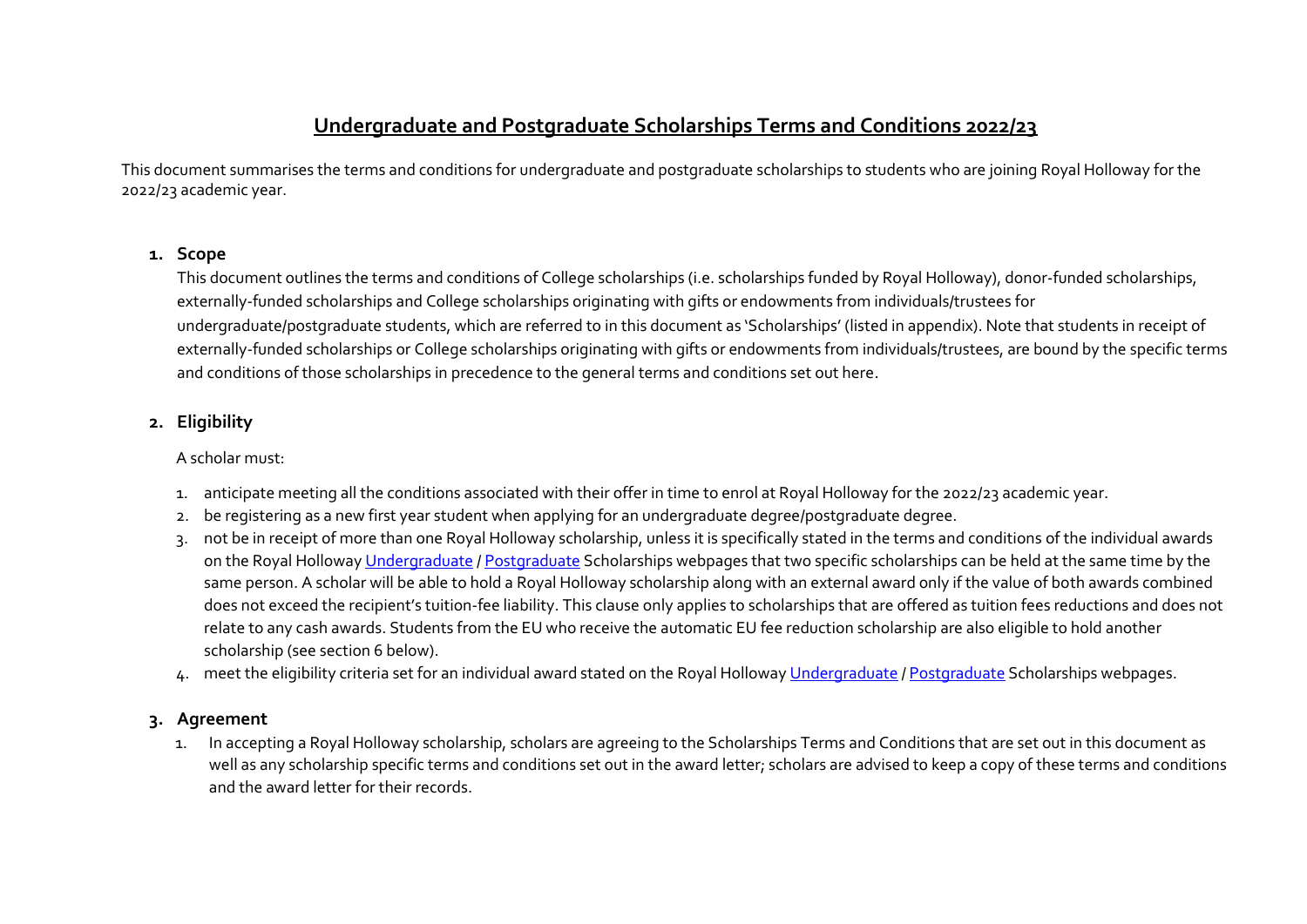- 2. Undergraduate applicants must accept Royal Holloway as their firm choice through UCAS and send us a completed acceptance form by the deadline stipulated on their award letter. If the above conditions are not met within the required deadline, the offer of a scholarship shall be treated as withdrawn.
- 3. Postgraduate applicants must accept their offer to study at Royal Holloway on the [applicant portal](https://admissions.royalholloway.ac.uk/AP/login.aspx) and pay the tuition fee deposit (except for MSc Social Work applicants who are exempt from paying the tuition fee deposit), and send us a completed acceptance form by the deadline stipulated on their award letter. If the above conditions are not met within the required deadline, the offer of a scholarship shall be treated as withdrawn.

#### **4. Payment**

Payment and/or distribution of scholarships may vary by scholarship and details are provided in the Royal Hollowa[y Undergraduate](https://www.royalholloway.ac.uk/studying-here/fees-and-funding/undergraduate/scholarships-and-bursaries/) [/ Postgraduate](https://www.royalholloway.ac.uk/studying-here/fees-and-funding/postgraduate/scholarships) Scholarships webpages for each individual award. Payment and/or distribution details are also included and confirmed in the formal scholarship offer for central scholarships along with the duration of the award.

#### **1. Cash awards**

All cash awards are paid by BACS into a UK bank account only. It is the responsibility of the student to ensure that they provide up-to-date bank details to Royal Holloway in sufficient time for the payments to be made. Students are responsible for maintaining their bank details in Campus Connect.

The account must be held either solely or jointly in the name of the registered Royal Holloway student. Payments cannot be made into the account of another person.

Cash awards that are paid in instalments will be paid at the end of each term, subject to the student continuing to meet any progression criteria and remaining registered with Royal Holloway.

#### **2. Tuition fee reduction**

Any tuition fee reductions will be applied automatically by Royal Holloway.

If a scholarship is available as a tuition fee reduction over the first three years of undergraduate study at Royal Holloway and a student spends a year abroad or on an industrial placement, the tuition fee reduction will be applied in year 4 instead of year 3. For students on a four-year course with no industrial placement or a five-year course with an industrial placement, the scholarship will be applied in the first three years of the degree course only.

#### **3. Conditions of payment for scholarships**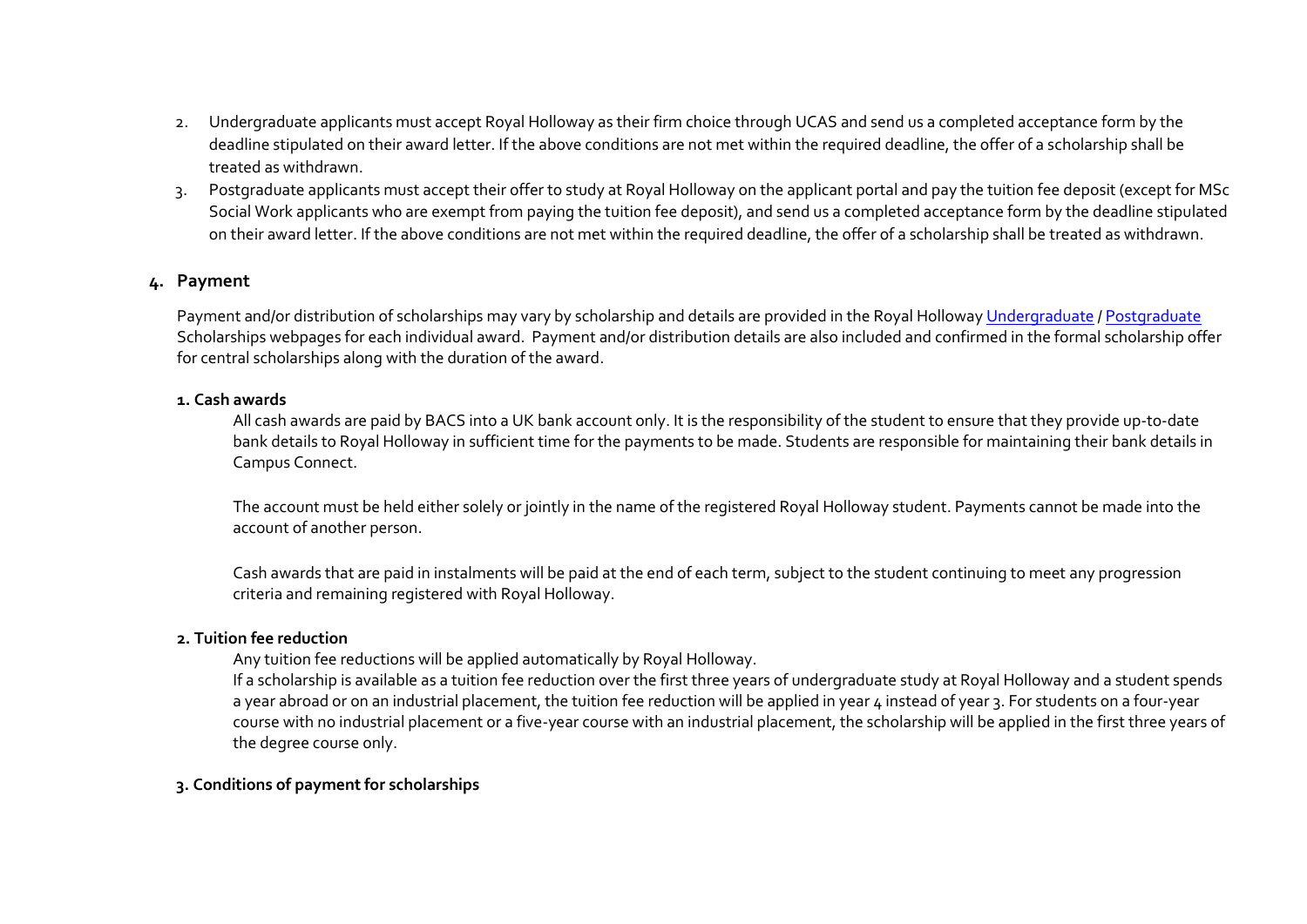All payments, discounts and fee reductions will only be made providing:

- a. The student is enrolled at Royal Holloway on a full-time undergraduate or postgraduate degree course at the time of the payment
- b. The student has successfully progressed to the next level of study if the duration of the course is longer than one year, and has met any award specific requirements.

# 5. **Tuition fee discounts**

Royal Holloway offers a number of automatic tuition fee discounts, including th[e alumni discount for Royal Holloway](https://www.royalholloway.ac.uk/about-us/our-alumni/for-alumni/get-involved/good-for-you/continue-your-education/) graduates. Such discounts are **not** available in conjunction with any scholarship which offers a full tuition fee reduction (including those with an additional cash award) or with CPD courses. Students who are awarded the Principal's Masters Scholarship are also not eligible for the alumni discount.

Where a discount is applicable:

- The discount is made on the fee amount payable following any other reductions, i.e. a scholarship, early payment discount
- The discount is available on the tuition fees for the first year of study only, whether full or part-time.

#### **6. EU fee reduction scholarship**

From 2021 entry, students from the EU will be classified as International students and will be subject to international fees for their courses. However, for eligible EU students joining us in September 2022, Royal Holloway will award a fee reduction scholarship equivalent to 60% of the difference between the UK (Home) and International fee for their course. This applies for the duration of their course.

The reduction will be automatically applied to students who meet the following eligibility criteria:

- Be classified as overseas for fees purposes
- Be an EU national on 1 September before the start of their course.

The EU fee reduction scholarship **can** be held in conjunction with any of our other scholarships, for which students are eligible. The EU fee reduction will be applied before any other relevant fee reduction or cash award.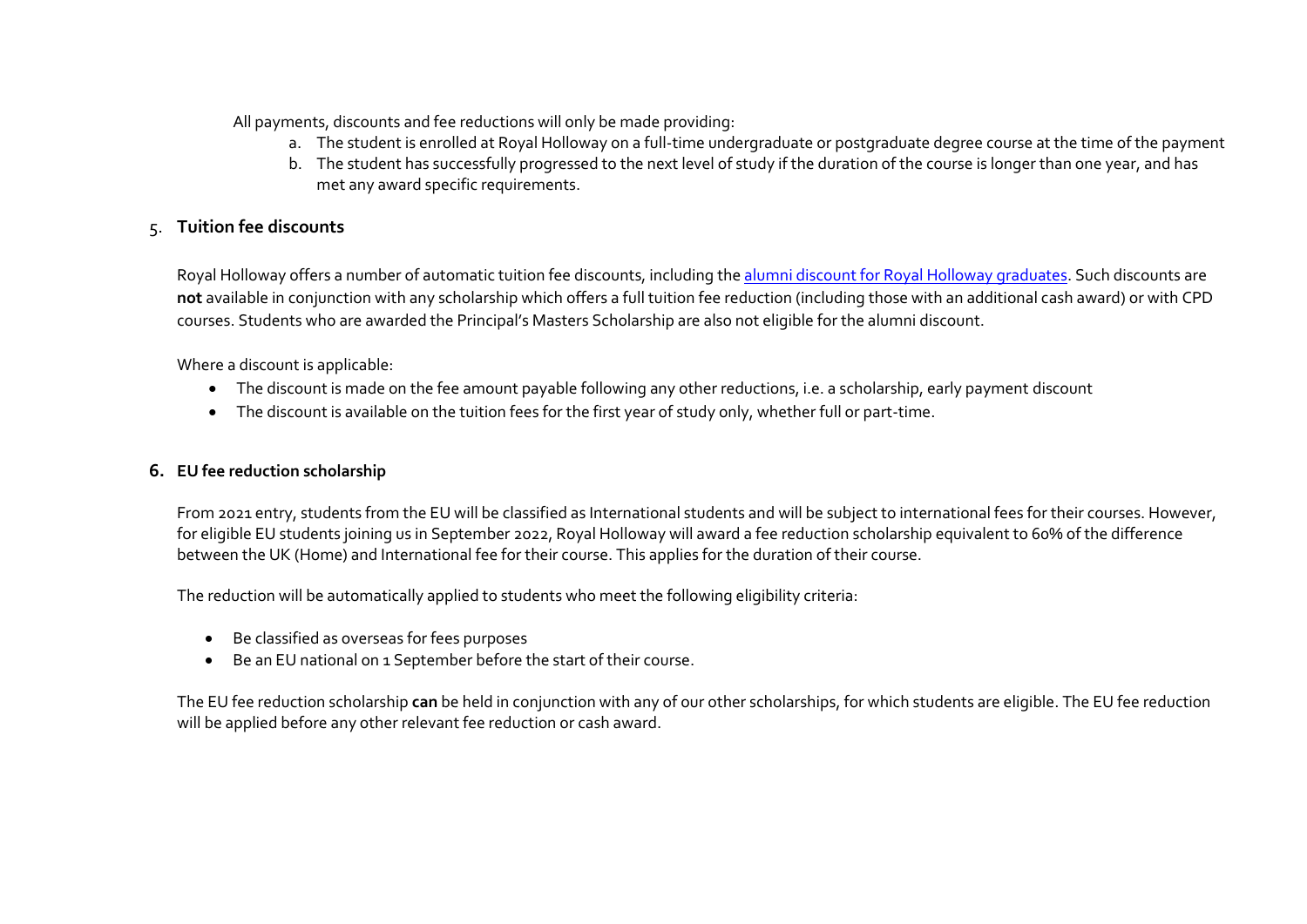# **7. Application and Allocation of scholarships**

- 1. Scholarship applicants must meet all the eligibility criteria set for an individual award stated on the Royal Hollowa[y Undergraduate](https://www.royalholloway.ac.uk/studying-here/fees-and-funding/undergraduate/scholarships-and-bursaries/) [/ Postgraduate](https://www.royalholloway.ac.uk/studying-here/fees-and-funding/postgraduate/scholarships) Scholarships webpages.
- 2. Scholarship applicants must submit a complete scholarship application form, including all the required documents listed on the scholarship's webpage, by the deadline specified on th[e Royal Holloway Scholarships webpage](https://www.royalholloway.ac.uk/studying-here/fees-and-funding/) for that particular award. Incomplete applications or applications that do not provide all the required documents, as specified for each individual scholarship in th[e Royal Holloway Scholarships](https://www.royalholloway.ac.uk/studying-here/fees-and-funding/)  [webpages,](https://www.royalholloway.ac.uk/studying-here/fees-and-funding/) will be rejected.
- 3. Scholarship applications will be scored according to their criteria with points for achieved/predicted grades (for achievement-based Scholarships) and points for the strength of the scholarship application statement.
- 4. Scholarships are awarded for a set period of study as stated in the award communication and cannot normally be extended beyond this date.
- 5. Applications achieving the highest points will be shortlisted for the scholarship.
- 6. Applications that exceed the word count for the scholarship statement, as specified for each individual scholarship in th[e Royal Holloway](https://www.royalholloway.ac.uk/studying-here/fees-and-funding/)  [Scholarships webpages,](https://www.royalholloway.ac.uk/studying-here/fees-and-funding/) will be rejected.
- 7. Students in receipt of a contextual offer will be awarded a score for their achievement grades equivalent to the corresponding achieved/predicted grade for a student without a contextual offer.
- 8. For donor funded scholarships, Royal Holloway will assess applications in accordance with any criteria specific to the donor's award and forward a shortlist to donors who may then be invited to take part in the decision-making process. Shortlisted applicants may be interviewed for final decision-making on the scholarship award where appropriate. The scholarship statement, or part of it, that is written as part of the scholarship application, may be shared with the donors during the selection process.

# **8. Responsibilities of the Scholar**

In addition to complying with any terms and conditions attached to their scholarships as set out in the award letter:

- 1. Scholars may be asked to participate in occasional promotional activities and to be interviewed, photographed and/or filmed for promotional purposes and prior consent of the scholars will be requested for this. This could include being featured on the Royal Holloway website and/or on social media. In these circumstances no additional payments will be made by Royal Holloway to the scholars.
- 2. Scholars may be asked to produce a 'Student profile' to be featured on Royal Holloway's website and in publications such as the prospectus.
- 3. Scholars in receipt of donor-funded scholarships will be expected to write a letter of thanks to the donor and provide a summary of their experiences and future hopes at the end of their course. They may be asked to meet the donor on at least one occasion during each academic year. They will also be asked to agree that Royal Holloway can share their final classification with the donor.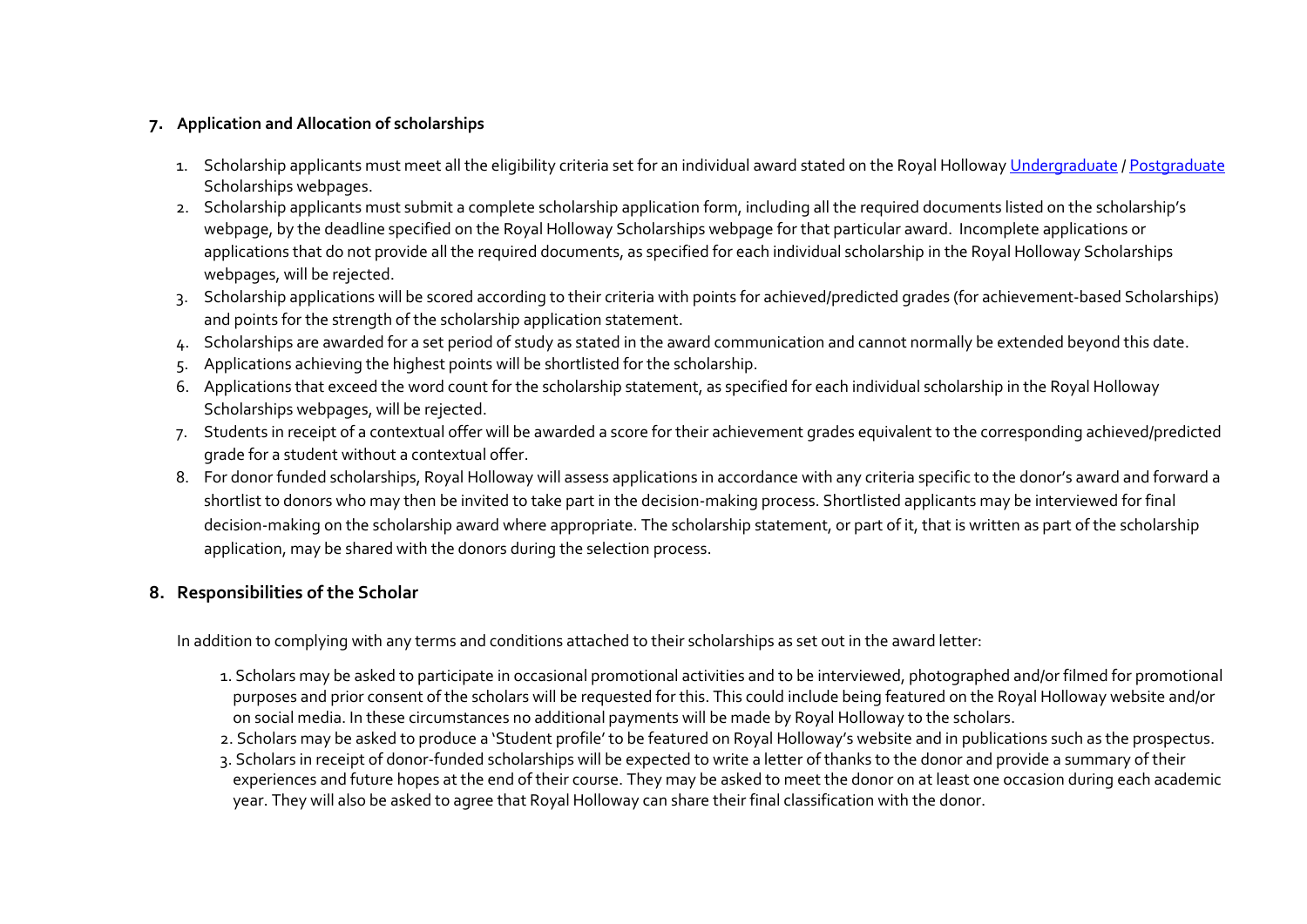# **9. Withdrawal of a scholarship**

- 1. Scholarships are awarded based on the information provided by the student. Royal Holloway reserves the right to withdraw a scholarship from any scholar who is found to have misled Royal Holloway about any aspect of their eligibility and to seek repayment of any monies already paid.
- 2. If a student changes course or mode of study, their continuing eligibility for a scholarship will be reviewed and the scholarship may be withdrawn. The Scholarships team should be notified of any change in course by emailin[g RHPS@rhul.ac.uk](mailto:RHPS@rhul.ac.uk) so that eligibility criteria can be checked.
- 3. Where disciplinary action is taken against a student under the Student Conduct Regulations or Regulations on Academic Misconduct, the College reserves the right to withdraw the scholarship completely if the outcome of the process is the termination of the registration.
- 4. The offer of a scholarship will normally lapse should the student fail to enrol in the year for which the scholarship is first intended, or if a student suspends, withdraws, defers or interrupts their studies. Entitlement to all future payments will also cease.
- 5. If a student withdraws, interrupts or is terminated from their course, Royal Holloway reserves the right to seek repayment of any parts of awards already made. In this event, a pro-rata calculation will be made of the amount owed to Royal Holloway. This includes tuition fee reductions, accommodation fee reductions and/or any cash payments received. Entitlement to all future payments will also cease.
- 6. The offer of a scholarship will be withdrawn if a student does not successfully progress to the next year of study at any point, if the duration of the scholarship is longer than one year.
- 7. Scholars must normally be registered as full‐time students at Royal Holloway. Should the status of the scholar's registration change for any reason, Royal Holloway reserves the right to reassess whether the scholar is eligible for the scholarship. A change of this nature may result in the scholarship being withdrawn and the scholar being required to repay some or all of the scholarship to Royal Holloway, or the value of the scholarship may be readjusted.
- 8. For scholarships where fee status is explicitly included within the eligibility criteria for an award, should the fee status of the scholar change for any reason whilst holding this scholarship, which results in the scholar no longer meeting the fee status eligibility criterion, Royal Holloway reserves the right to withdraw the scholarship and, if determined to be appropriate, require the scholarship to be repaid either in part or in full.
- 9. If information comes to light subsequent to the scholarship being awarded and which should have been included on the application form, which renders the scholar ineligible for the specific scholarship, the scholarship would be withdrawn and, if determined to be appropriate, required to be repaid either in part or in full.
- 10. Students must achieve the minimum grades stated in their offer letter to receive the scholarship. If a student is offered a scholarship but does not achieve the grades stated in their offer letter, then the scholarship offer will be withdrawn. This applies even if the student is still offered a place to study at Royal Holloway. In this situation, the scholarship will be awarded to the next eligible student.

# **10. Complaints and appeals process**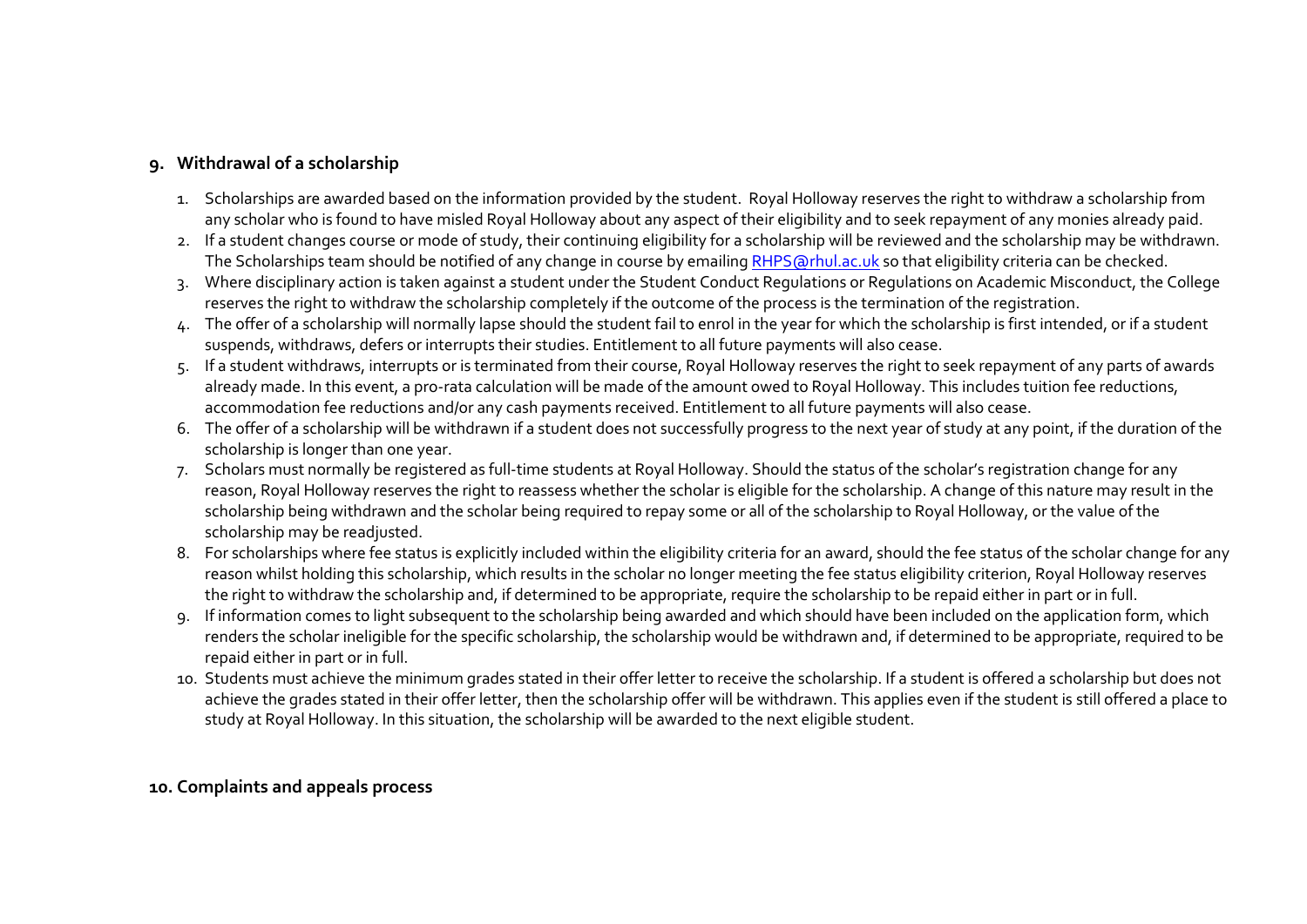- 1. Royal Holloway is committed to a fair process in the allocation of its scholarships. It needs to be recognised that academic scholarships are highly competitive and that lack of success may be due to the level of competition rather than any specific weakness of the applicant and consequently it may not be possible to provide scholarship candidates with feedback if their application is unsuccessful.
- 2. The decision of the scholarship selection committee is final and scholarship applicants have no right of appeal against the decision not to offer a scholarship. There is no right of appeal if the offer of a scholarship is withdrawn as a result of a failure to comply with any of the Terms and Conditions set out above, the terms set out in the webpages for the individual award or the terms set out in the award letter.
- 3. Should a prospective student to Royal Holloway who has applied for a Royal Holloway scholarship wish to lodge a complaint about the scholarship application process, the complaint should be sent in writing to the Head of Admissions and Applicant Services who can be contacted via the following email address[: RHPS@royalholloway.ac.uk](mailto:RHPS@royalholloway.ac.uk). The Head of Admissions and Applicant Services will investigate the matter and will provide a response within 10 working days of receiving the written request.
- 4. Should a prospective student to Royal Holloway who has applied for a departmental scholarship wish to lodge a complaint about the scholarship application process, the complaint should be sent to the relevant department.
- 5. If the scholarship applicant is still dissatisfied after receiving a response from the Head of Admissions and Applicant Services or from their respective department in the case of a departmental scholarship, the scholarship applicant may lodge an appeal in writing to the Director of Student Recruitment within seven days of receiving the aforementioned response. The Director of Student Recruitment will review the matter and will provide a response within 15 working days of receiving the written request. Where a response is not possible in that timeframe, the Director of Student Recruitment will write to inform the applicant of the timescale for the receipt of a full response.

# **11. Student data collection notice**

Information on how the college uses students' personal data can be found here: <https://intranet.royalholloway.ac.uk/students/assets/docs/pdf/student-data-collection-notice-final.pdf>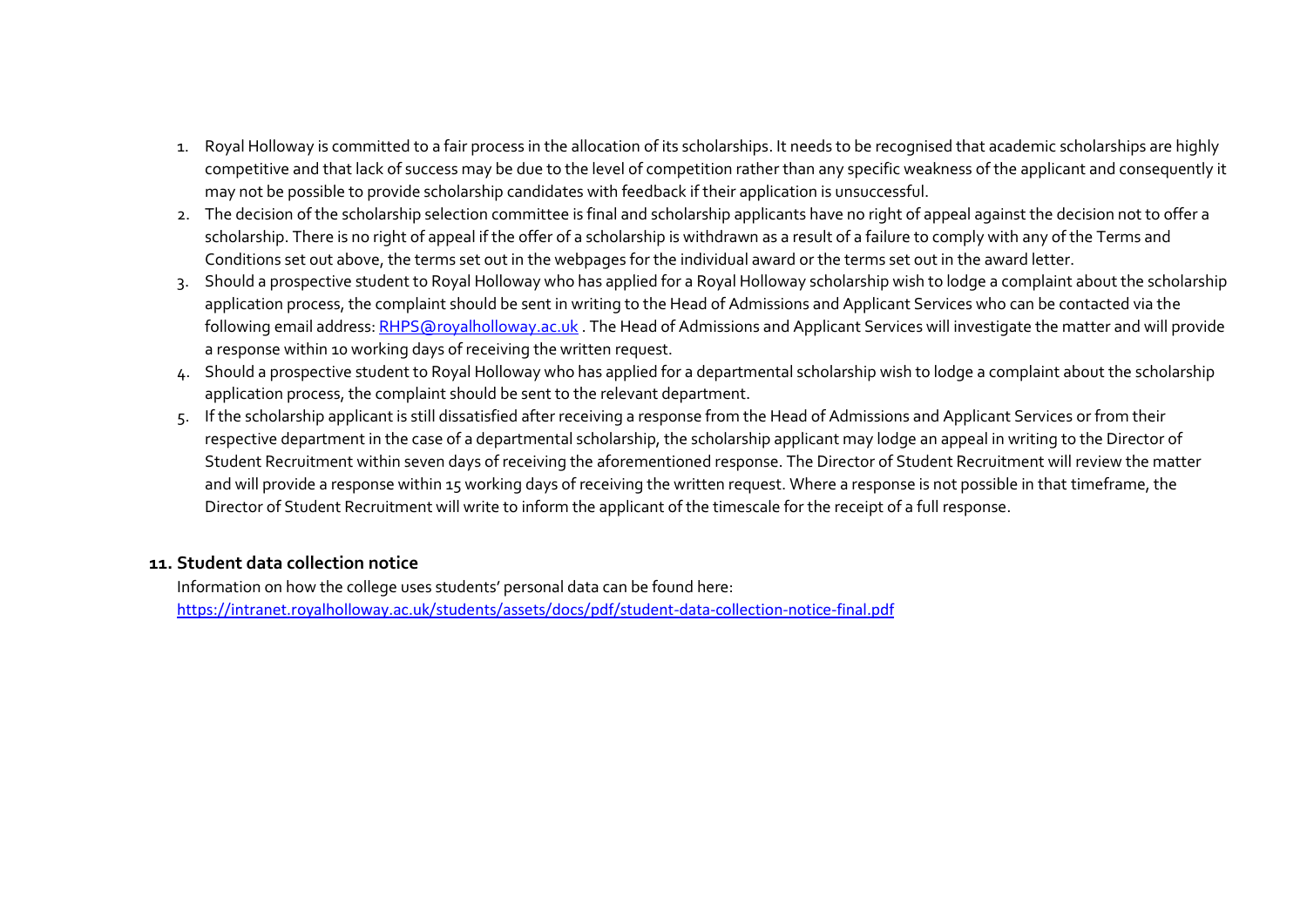# **Appendix**

# **Royal Holloway competitive scholarships 2022-23**

| Undergraduate scholarships       | <b>Postgraduate scholarships</b>                             |
|----------------------------------|--------------------------------------------------------------|
| Barbara Raw English Scholarship  | American Foundation of RHBNC International                   |
| for Black UK Students            | <b>Excellence Scholarship</b>                                |
| Barbara Raw Scholarships for     |                                                              |
| English                          | <b>Bedford Society Access Scholarship</b>                    |
| Elaine Etherton Scholarship      | <b>Bedford Society Scholarship</b>                           |
| International Future Leaders     |                                                              |
| Scholarships                     | Bradley de Glehn English Scholarships                        |
| Reed Innovation Scholarship      | Bradley de Glehn Philosophy Scholarships                     |
| <b>Rising Stars Scholarship</b>  | Brian Harris Scholarship                                     |
| Sanctuary Scholarship            | Corky McGuinness Award in Musicology                         |
| <b>Santander Widening Access</b> |                                                              |
| Scholarships                     | David Cesarani Scholarship                                   |
| The Gentian Scholarship for      |                                                              |
| Access                           | David Cesarani, Kobler Scholarship                           |
|                                  | Dinah and Jessica Nichols Scholarship                        |
|                                  | Geoffrey Kneebone Scholarship                                |
|                                  | Herringham Scholarships                                      |
|                                  | Katayoon Behboodi Scholarship                                |
|                                  | Manju Mehrotra Scholarships                                  |
|                                  | Professor Barbara Raw Masters Scholarships for English       |
|                                  | Professor Barbara Raw Scholarship for MA in Medieval Studies |
|                                  | <b>RHBNC Trust Scholarship</b>                               |
|                                  | Royal Holloway Principals Masters Scholarships               |
|                                  | The Gent Rust Scholarship                                    |